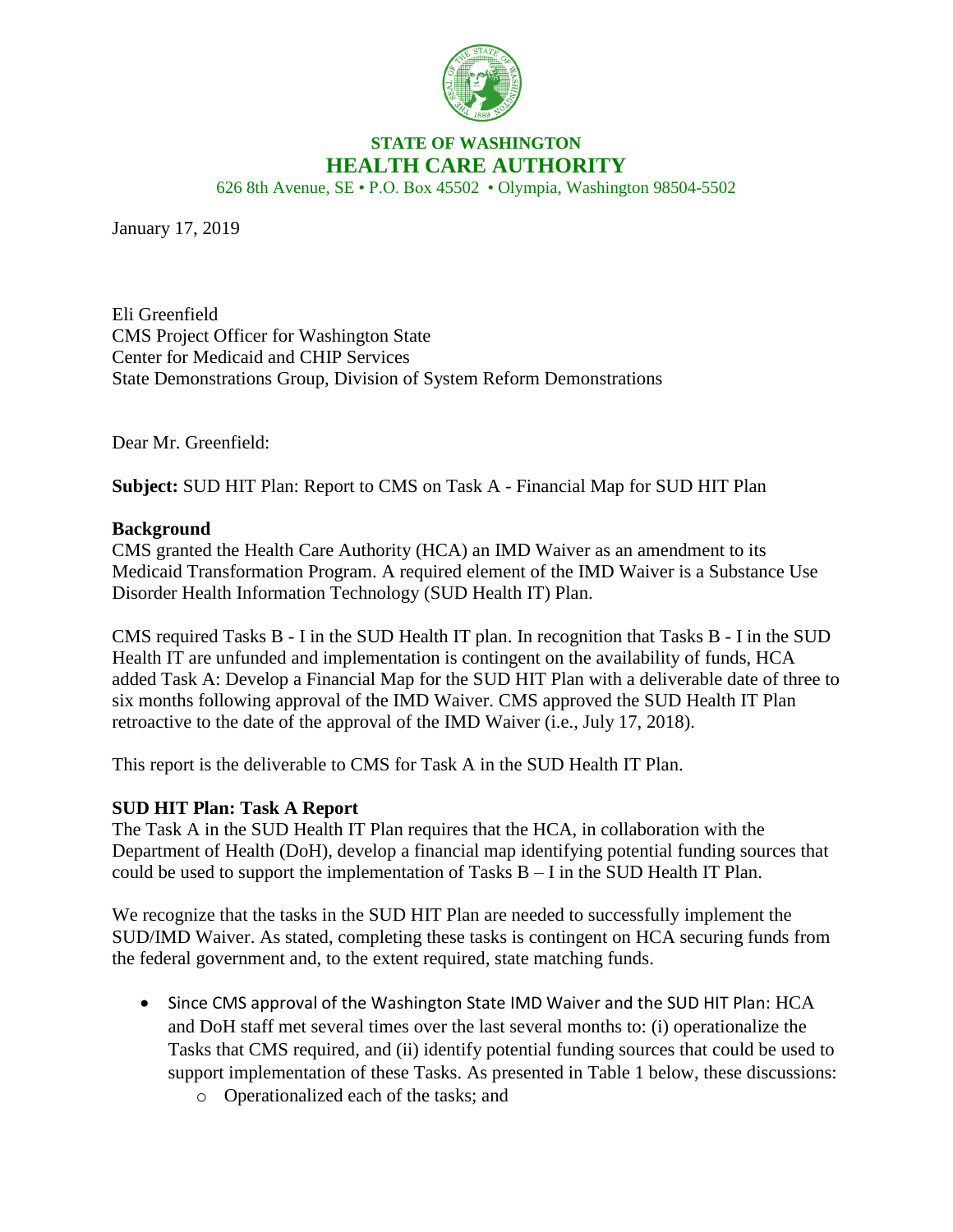#### August 24, 2018 IS THIS THE CORRECT DATE? Page **2** of **10**

- o Identified several potential funding sources that could be used to support implementation of the tasks.
- In addition, HCA and DoH developed and collaborated on the HCA and DoH 2019-2021 Biennial Budget Decision Packages. The agencies' Decision Packages included funding to support the tasks in the SUD Health IT Plan. The Governor's budget package included \$100,000 of general funds state appropriation in DoH's budget to "improve the prescription drug system project" (Sections  $216(8)$  and  $(10)^1$ ). Funding requested by HCA to support tasks in the SUD Health IT plan were not included in the Governor's budget. The final biennial budget for July 1, 2019, through June 30, 2021, is pending enactment by the state legislature in 2019.

## **Next Steps**

- Securing HCA direction on use of Medicaid (MMIS) matching funds for PDMP activities.
- Securing HCA direction on leveraging 100% Federal Medicaid Matching Percentage (FMAP) funds for PDMP, and patient and provider matching tasks.
- Verify the need for and if needed, secure legislative authority for federal appropriations.
- Monitoring the availability of any additional funds that could be used to support activities in the SUD Health IT Plan (e.g., CDC Opioid Grants that may be announced pursuant to Section 7162 of the Support Act).
- Securing funds and executing tasks.

Table 1 below presents:

 $\overline{a}$ 

- Tasks: The tasks that CMS required and Task A which was added by HCA and approved by CMS.
- Timeline: CMS specified timelines (the timeline for Task A timeline was included by HCA and approved by CMS).
- Operational details: The operationalization of each Task as agreed to by HCA and DoH.
- Funding options: The potential funding sources that could be used to support the implementation of the specific task. Securing funds from these sources (or other sources) will be needed to implement each of the tasks in the SUD Health IT Plan.

<sup>&</sup>lt;sup>1</sup> <https://ofm.wa.gov/sites/default/files/public/budget/statebudget/2019-21biennial/bills/2019-21OperatingZ-0333.3.pdf>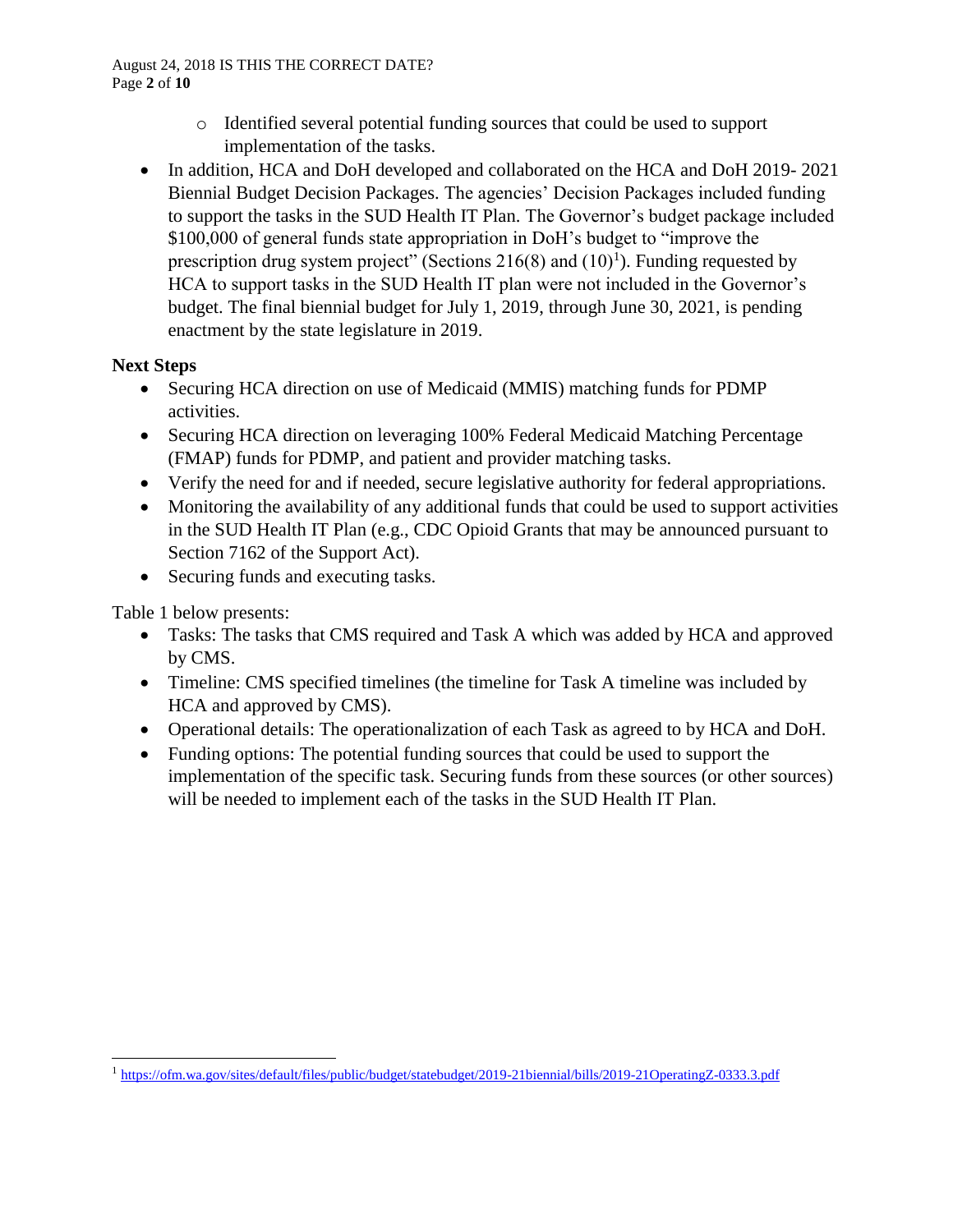| <b>Tasks</b>                                              | <b>Timelines</b>  | <b>Operational</b>                                                                                                                                                                                                                                                                                                                                                                                             | <b>Funding Options/Notes</b>                                                                                                                                                                                                                                                                                                                                                                                                                                                                                                                                                                                                                                                                                                                                                                                                                                                                                                                                                                                                                                                                                                                            |
|-----------------------------------------------------------|-------------------|----------------------------------------------------------------------------------------------------------------------------------------------------------------------------------------------------------------------------------------------------------------------------------------------------------------------------------------------------------------------------------------------------------------|---------------------------------------------------------------------------------------------------------------------------------------------------------------------------------------------------------------------------------------------------------------------------------------------------------------------------------------------------------------------------------------------------------------------------------------------------------------------------------------------------------------------------------------------------------------------------------------------------------------------------------------------------------------------------------------------------------------------------------------------------------------------------------------------------------------------------------------------------------------------------------------------------------------------------------------------------------------------------------------------------------------------------------------------------------------------------------------------------------------------------------------------------------|
|                                                           |                   | <b>Details/Task</b>                                                                                                                                                                                                                                                                                                                                                                                            |                                                                                                                                                                                                                                                                                                                                                                                                                                                                                                                                                                                                                                                                                                                                                                                                                                                                                                                                                                                                                                                                                                                                                         |
|                                                           |                   | Specification                                                                                                                                                                                                                                                                                                                                                                                                  |                                                                                                                                                                                                                                                                                                                                                                                                                                                                                                                                                                                                                                                                                                                                                                                                                                                                                                                                                                                                                                                                                                                                                         |
| Task A.<br>Financial<br>map for<br><b>SUD HIT</b><br>Plan | $3 - 6$<br>months | HCA in collaboration<br>with Department of<br>Health (DoH) will<br>develop a financial map<br>that identifies sources of<br>funds (e.g., The Support<br>Act, MMIS, CDC grants,<br>DoH Budget) to execute<br>the activities in this SUD<br>HIT Plan in the IMD<br>Waiver.<br>Note: Timeline reflects<br>when deliverable is due<br>to CMS. HCA anticipates<br>financial mapping will be<br>an ongoing activity. | Funding is needed to support the design,<br>development, operation, and/or<br>maintenance of each of the tasks described<br>below in the SUD HIT Plan.<br>Contingent on the availability of funds, the<br>HCA, in collaboration with the DoH, will:<br>Explore options for funding the<br><b>Prescription Drug Monitoring</b><br>Program (PDMP) enhancements<br>(as described in the activities<br>below) and the use of the PDMP<br>by clinicians on behalf of Medicaid<br>and non-Medicaid patients; and<br>Develop a financial mapping tool<br>that identifies sources of funds<br>(e.g., HITECH, MMIS, grants,<br>private sector funds) that could be<br>used to execute the activities in this<br>SUD HIT Plan on behalf of<br>Medicaid and non-Medicaid<br>patients and their treating<br>providers.<br>For example, the ability to accurately<br>match patients who are prescribed opioids<br>with patients in the PDMP, and match<br>patients in the PDMP with other data<br>sources is critically important for most<br>tasks in the SUD Health IT Plan.<br>Activities F and I below describe the need<br>to explore options to enable patient |
|                                                           |                   |                                                                                                                                                                                                                                                                                                                                                                                                                | matching. The financial mapping tool will<br>identify funding sources that will be used                                                                                                                                                                                                                                                                                                                                                                                                                                                                                                                                                                                                                                                                                                                                                                                                                                                                                                                                                                                                                                                                 |
|                                                           |                   |                                                                                                                                                                                                                                                                                                                                                                                                                | to implement these activities.                                                                                                                                                                                                                                                                                                                                                                                                                                                                                                                                                                                                                                                                                                                                                                                                                                                                                                                                                                                                                                                                                                                          |

# **Table 1. SUD HIT Plan: Financial Map by Task and Funding Options**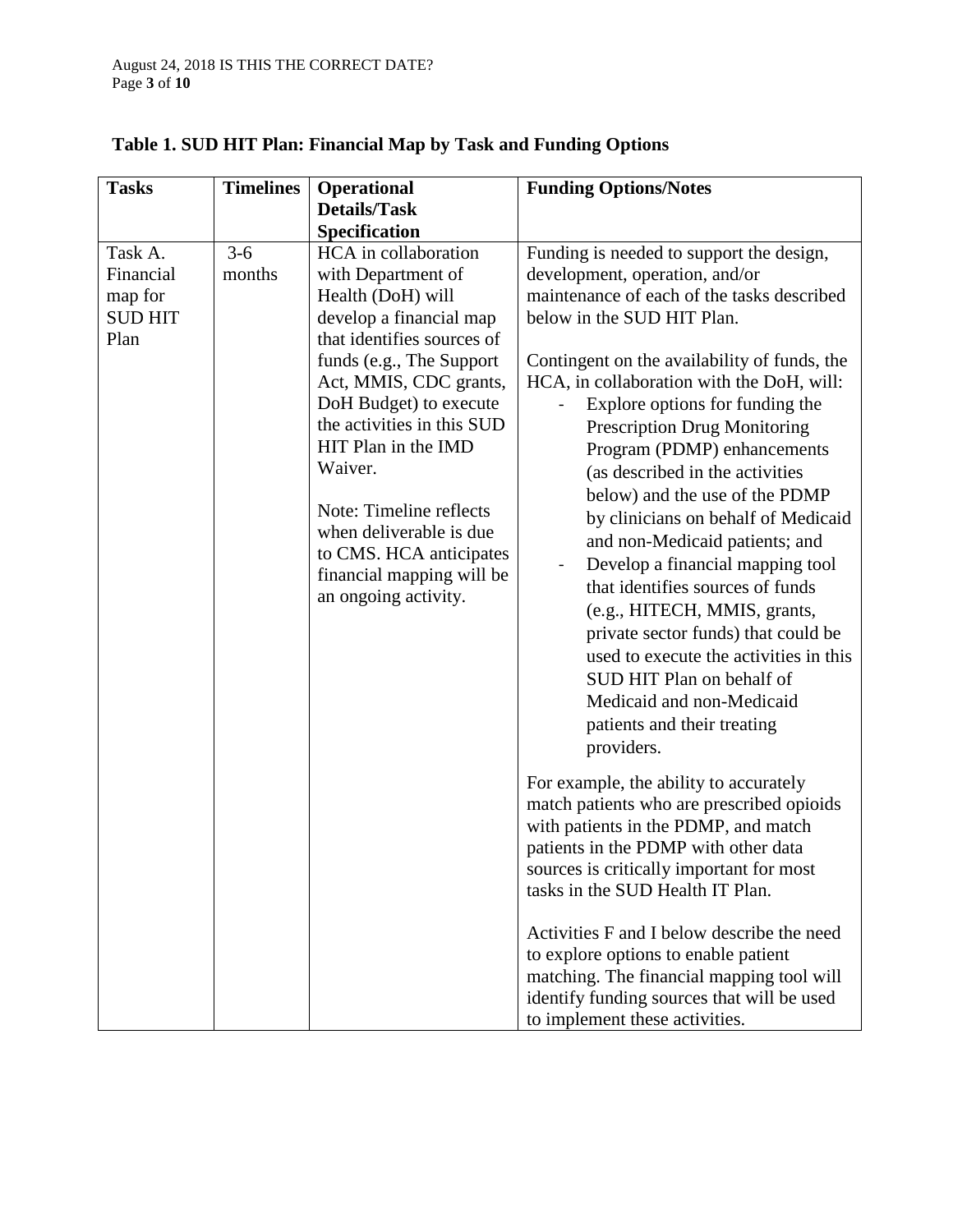| <b>Tasks</b> | <b>Timelines</b> | <b>Operational</b>                                  | <b>Funding Options/Notes</b>                                           |
|--------------|------------------|-----------------------------------------------------|------------------------------------------------------------------------|
|              |                  | <b>Details/Task</b>                                 |                                                                        |
| Task B.      | $12 - 24$        | Specification                                       |                                                                        |
| Enhanced     | months           | DoH will integrate<br>(Prescription Drug            | <b>Funding sources: Options:</b>                                       |
| interstate   |                  | <b>Monitoring Program</b>                           | 1. DoH/DOJ grant. Grant received. Will                                 |
| data sharing |                  | (PDMP) data with the                                | need additional funding for Maintenance                                |
| in order to  |                  | Federal RxCheck Hub.                                | and Operations (M&O).                                                  |
| better track |                  |                                                     |                                                                        |
| patient      |                  | If HCA decides to                                   | 2. Medicaid Fraud Penalty Account.                                     |
| specific     |                  | leverage the 100%                                   | Funds currently support M&O for PDMP.                                  |
| prescription |                  | FMAP, HCA and DoH                                   |                                                                        |
| data         |                  | (will as required in                                | 3. DoH Decision package. A portion                                     |
|              |                  | Section 5042 of the                                 | approved by the Governor. Governor's                                   |
|              |                  | Support Act) enter into a                           | budget for DoH includes \$100,000 to                                   |
|              |                  | process to establish                                | "improve the prescription drug system                                  |
|              |                  | agreements with                                     | project" (Sections $216(8)$ and $(10)$ ).                              |
|              |                  | contiguous states (OR                               | Pending legislative approval.                                          |
|              |                  | and ID) to support the<br>sharing of data through a | 4.90/10 enhanced match under MMIS                                      |
|              |                  | qualified PDMP.                                     | or HITECH (pending HCA approval on                                     |
|              |                  |                                                     | use of Medicaid enhanced federal funds,                                |
|              |                  |                                                     | IAPD approval by CMS, and availability of                              |
|              |                  |                                                     | state matching funds. Source of state                                  |
|              |                  |                                                     | funding not yet determined).                                           |
|              |                  |                                                     |                                                                        |
|              |                  |                                                     | 5.75/25 enhanced match under MMIS<br>for an allocated share of the M&O |
|              |                  |                                                     | (pending HCA approval on use of MMIS                                   |
|              |                  |                                                     | enhanced federal funds, IAPD approval by                               |
|              |                  |                                                     | CMS, and availability of state matching                                |
|              |                  |                                                     | funds. Source of state funding not yet                                 |
|              |                  |                                                     | determined).                                                           |
|              |                  |                                                     | <b>6. 100% FMAP.</b> Time limited, 100%                                |
|              |                  |                                                     | federal funding available under Section                                |
|              |                  |                                                     | 5042 of the Support Act (pending HCA                                   |
|              |                  |                                                     | approval and IAPD approval by CMS).                                    |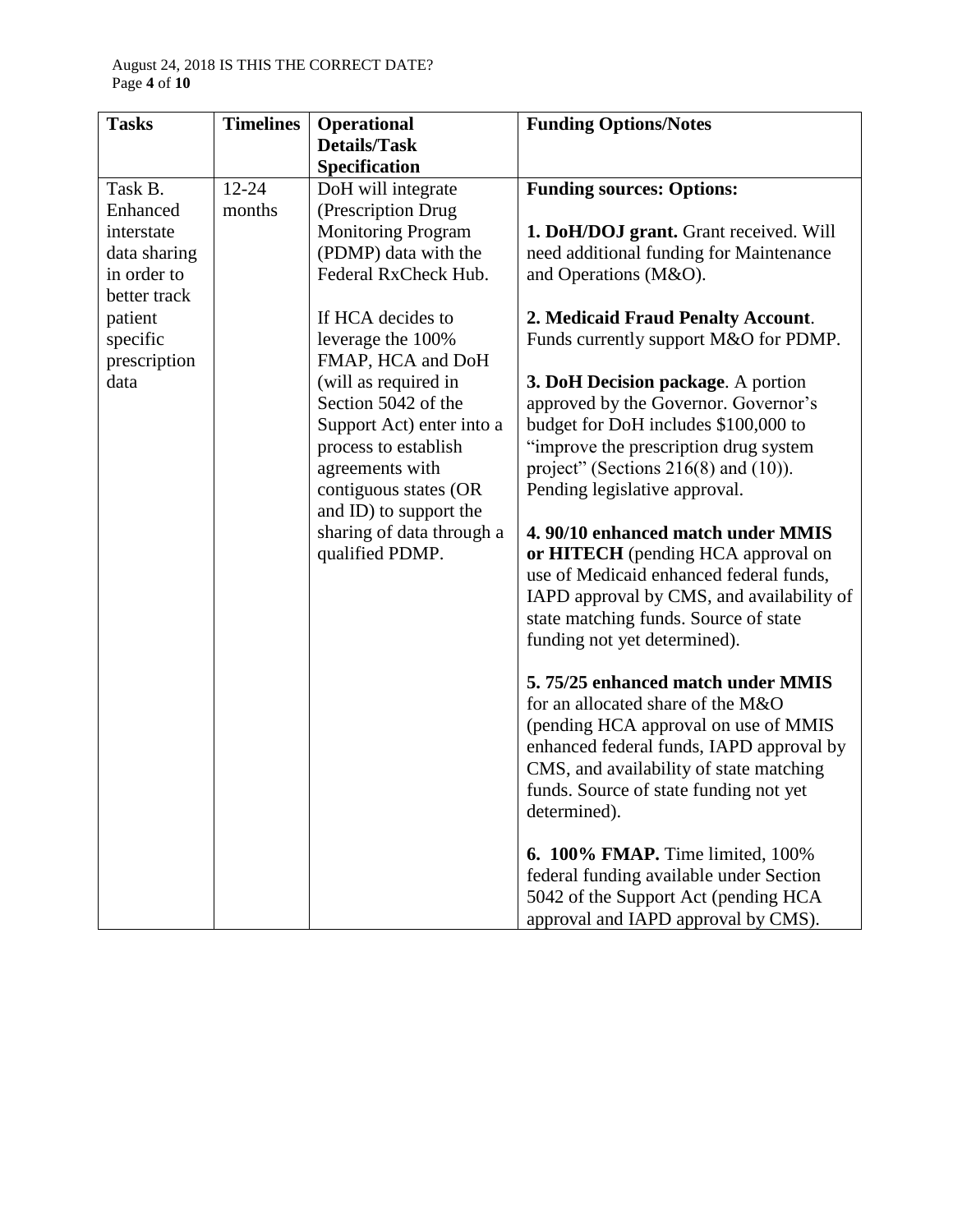| <b>Tasks</b>  | <b>Timelines</b> | <b>Operational</b>        | <b>Funding Options/Notes</b>              |
|---------------|------------------|---------------------------|-------------------------------------------|
|               |                  | <b>Details/Task</b>       |                                           |
|               |                  | Specification             |                                           |
| Task C.       | $12 - 24$        | Contingent on the         | <b>Funding sources: Options:</b>          |
| Enhanced      | months           | availability of funds,    |                                           |
| "ease of use" |                  | HCA and DoH will          | 1. DoH/DOJ grant. Grant received. Will    |
| for           |                  | support the "ease of use" | need additional funding for Maintenance   |
| prescribers   |                  | of the PDMP by:           | and Operations (M&O).                     |
| and other     |                  |                           |                                           |
| state and     |                  | (i) enhancing the         | 2. Medicaid Fraud Penalty Account.        |
| federal       |                  | usability of the PDMP     | Funds currently support M&O for PDMP.     |
| stakeholders  |                  | web portal (e.g.,         |                                           |
|               |                  | reduce the number of      | 3. DoH Decision package. A portion        |
|               |                  | clicks, improve           | approved by the Governor. Governor's      |
|               |                  | navigation, show          | budget for DoH includes \$100,000 to      |
|               |                  | patients at risk (e.g.,   | "improve the prescription drug system     |
|               |                  | those with concurrent     | project" (Sections $216(8)$ and $(10)$ ). |
|               |                  | opioid and sedative       | Pending legislative approval.             |
|               |                  | prescriptions)); and      |                                           |
|               |                  | (ii) entering into the    | 4.90/10 enhanced match under MMIS         |
|               |                  | process to establish      | or HITECH (pending HCA approval on        |
|               |                  | interstate PDMP data      | use of Medicaid enhanced federal funds,   |
|               |                  | sharing agreements.       | IAPD approval by CMS, and availability of |
|               |                  |                           | state matching funds. Source of state     |
|               |                  | Enhancements to the       | funding not yet determined).              |
|               |                  | PDMP will include:        |                                           |
|               |                  | o Using Single Sign       | 5.75/25 enhanced match under MMIS         |
|               |                  | On (SSO) (in lieu of      | for an allocated share of the M&O         |
|               |                  | <b>Secure Access</b>      | (pending HCA approval on use of MMIS      |
|               |                  | <b>Washington (SAW)</b>   | enhanced federal funds, IAPD approval by  |
|               |                  | o Upgrading current       | CMS, and availability of state matching   |
|               |                  | and/or new PDMP to        | funds. Source of state funding not yet    |
|               |                  | support the use of new    | determined).                              |
|               |                  | standards (i.e.,          |                                           |
|               |                  | NCPDP SCRIPT              | <b>6. 100% FMAP.</b> Time limited, 100%   |
|               |                  | standards)                | federal funding available under Section   |
|               |                  |                           | 5042 of the Support Act (pending HCA      |
|               |                  |                           | approval and IAPD approval by CMS).       |
| Task D.       | 24               | 1. DOH will work to       | <b>Funding sources: Options:</b>          |
| Enhanced      | months           | reintroduce legislation   |                                           |
| connectivity  |                  | (ESHB 2489) during the    | 1. DoH/DOJ grant. Grant received. Will    |
| between the   |                  | 2019 legislative session. | need additional funding for Maintenance   |
| state's       |                  |                           | and Operations (M&O).                     |
| PDMP and      |                  | 2. DoH will solicit       |                                           |
|               |                  | proposals and secure new  |                                           |
| any           |                  | vendor to develop an API  | 2. Medicaid Fraud Penalty Account.        |
| statewide,    |                  | (that meets required HIT  | Funds currently support M&O for PDMP.     |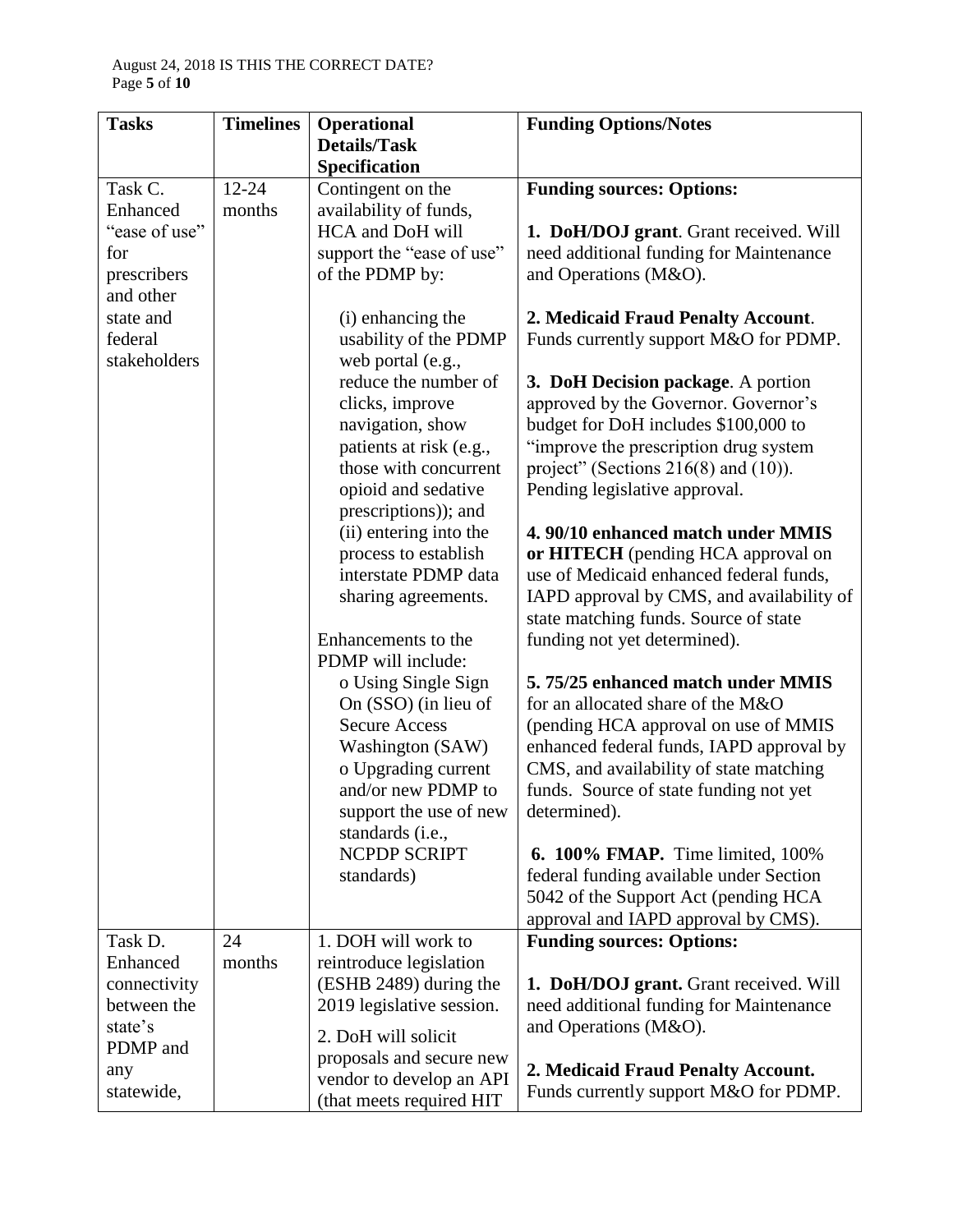| <b>Tasks</b> | <b>Timelines</b> | <b>Operational</b>                      | <b>Funding Options/Notes</b>                          |
|--------------|------------------|-----------------------------------------|-------------------------------------------------------|
|              |                  | <b>Details/Task</b>                     |                                                       |
|              |                  | Specification                           |                                                       |
| regional or  |                  | standards (NCPDP                        |                                                       |
| local health |                  | SCRIPT V. 2017-071))                    | 3. DoH Decision package. A portion                    |
| information  |                  | for PDMP / HIE                          | approved by the Governor. Governor's                  |
| exchange     |                  | connections, including                  | budget for DoH includes \$100,000 to                  |
|              |                  | interstate data sharing of              | "improve the prescription drug system                 |
|              |                  | PDMP data;                              | project" (Sections $216(8)$ and $(10)$ ).             |
|              |                  | 3. Contingent on the                    | Pending legislative approval.                         |
|              |                  | availability of funds,                  |                                                       |
|              |                  | HCA and DoH will:                       | 4.90/10 enhanced match under MMIS                     |
|              |                  | o Work with OHP to                      | or HITECH (pending HCA approval on                    |
|              |                  |                                         | use of Medicaid enhanced federal funds,               |
|              |                  | upgrade the HIE to<br>comply w/ current | IAPD approval by CMS, and availability of             |
|              |                  | standards (NCPDP                        | state matching funds. Source of state                 |
|              |                  | <b>SCRIPT V. 2017-071)</b>              | funding not yet determined).                          |
|              |                  |                                         | 5.75/25 enhanced match under MMIS                     |
|              |                  | o Work with current                     | for M&O (pending HCA approval on use                  |
|              |                  | PDMP vendor to use                      | of Medicaid enhanced federal funds, IAPD              |
|              |                  | current standards                       | approval by CMS, and availability of state            |
|              |                  | (NCPDP SCRIPT V.                        | matching funds. Source of state funding               |
|              |                  | 2017-071)                               | not yet determined).                                  |
|              |                  | o Secure the state                      |                                                       |
|              |                  | funds needed for DoH                    | <b>6. 100% FMAP.</b> Time limited, 100%               |
|              |                  | staff to support                        | federal funding available under Section               |
|              |                  | increased PDMP work                     | 5042 of the Support Act (pending HCA                  |
|              |                  | (e.g., work with                        | approval and IAPD approval by CMS).                   |
|              |                  | vendor, onboarding                      |                                                       |
|              |                  | SUD providers)                          | 7. Potential CDC grants under Section                 |
|              |                  | o Support providers                     | 7162 of the Support Act (e.g., could                  |
|              |                  | ease of use of the                      | support on-boarding costs for SUD                     |
|              |                  | PDMP by enabling                        | providers).                                           |
|              |                  | access through the                      |                                                       |
|              |                  | CDR portal                              | 8. Behavioral Health (BH) Provider                    |
|              |                  | Comments:                               | <b>EHR Incentive Payments included in</b>             |
|              |                  | o DBHR conducting                       | Section 6001 of the Support Act (if CMS               |
|              |                  | BHA survey.                             | chooses to implement the provision) could<br>support: |
|              |                  | Includes questions on                   | SUD providers' EHR adoption and use<br>$\bullet$      |
|              |                  | use of EHR/Certified                    | and connectivity with the state's PDMP                |
|              |                  | <b>EHR</b> Technology                   | and statewide, regional or local health               |
|              |                  | o SUD providers are                     | information exchanges; and                            |
|              |                  | small entities and                      |                                                       |
|              |                  |                                         | Consent management solution needed<br>$\bullet$       |
|              |                  | will require greater                    | for Indian Health Care Providers' EHR                 |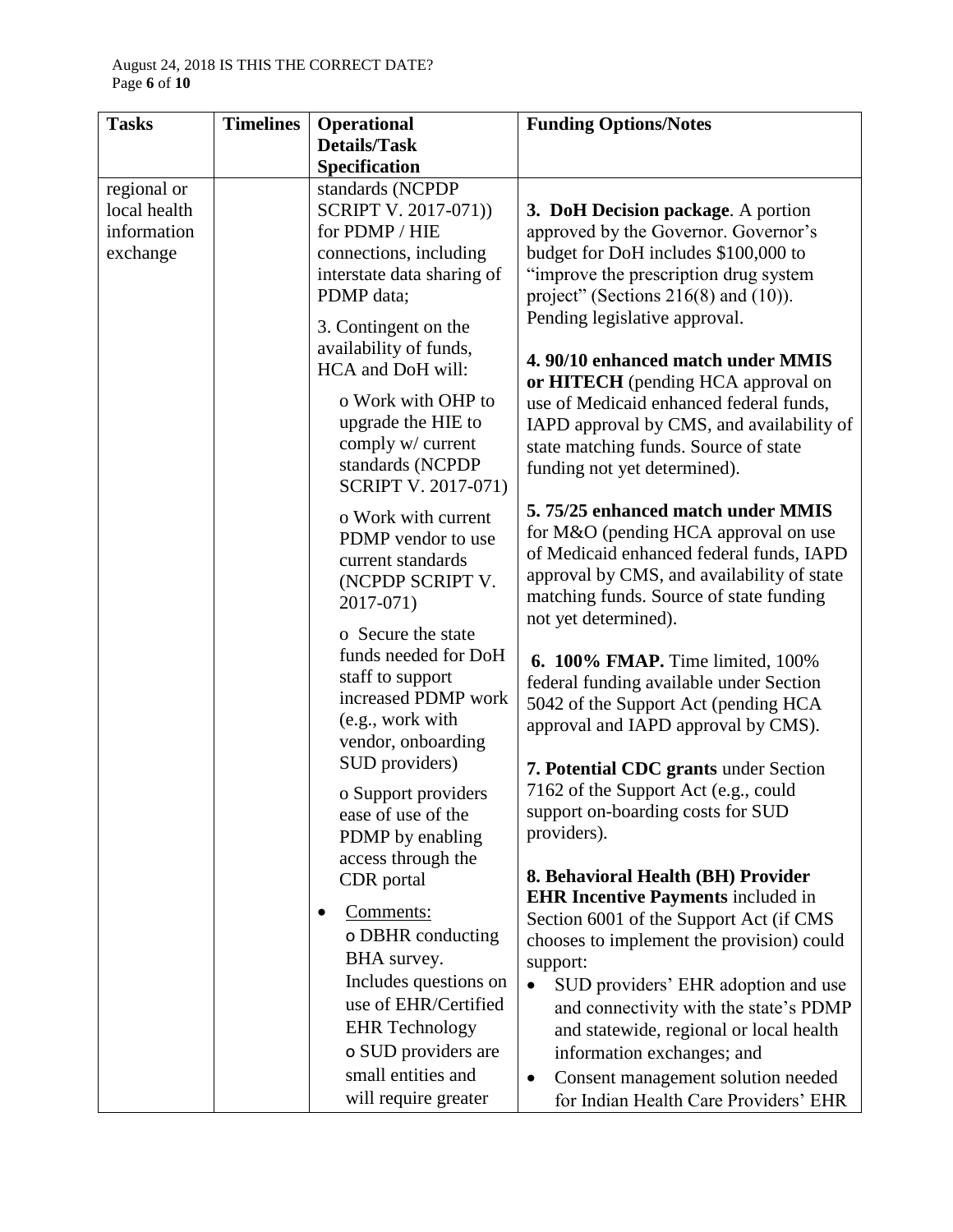| <b>Tasks</b>                                                                                                     | <b>Timelines</b> | <b>Operational</b>                                                                                                                                                                                                                                                                    | <b>Funding Options/Notes</b>                                                                                                                                                                                                                                                                                                                                                    |
|------------------------------------------------------------------------------------------------------------------|------------------|---------------------------------------------------------------------------------------------------------------------------------------------------------------------------------------------------------------------------------------------------------------------------------------|---------------------------------------------------------------------------------------------------------------------------------------------------------------------------------------------------------------------------------------------------------------------------------------------------------------------------------------------------------------------------------|
|                                                                                                                  |                  | <b>Details/Task</b>                                                                                                                                                                                                                                                                   |                                                                                                                                                                                                                                                                                                                                                                                 |
|                                                                                                                  |                  | Specification                                                                                                                                                                                                                                                                         |                                                                                                                                                                                                                                                                                                                                                                                 |
|                                                                                                                  |                  | technical assistance                                                                                                                                                                                                                                                                  | adoption and use and connectivity with                                                                                                                                                                                                                                                                                                                                          |
|                                                                                                                  |                  | (TA). Need:                                                                                                                                                                                                                                                                           | the state's PDMP and statewide,                                                                                                                                                                                                                                                                                                                                                 |
|                                                                                                                  |                  | $\cdot$ HIT 101                                                                                                                                                                                                                                                                       | regional or local health information                                                                                                                                                                                                                                                                                                                                            |
|                                                                                                                  |                  | • Qualis support                                                                                                                                                                                                                                                                      | exchanges.                                                                                                                                                                                                                                                                                                                                                                      |
|                                                                                                                  |                  | •Indian Health Care<br>Providers (IHCP)<br>will need onboarding<br>support to<br>HIE/PDMP. (Given<br>sensitivity/need for<br>enhanced protection<br>of tribal data, IHCP<br>CDR access will<br>follow Consent                                                                         | 9. SAMHSA State Targeted Response to<br>the Opioid Crisis (STR) Grants, State<br><b>Opioid Response (SOR) Grants.</b><br>Expansions to STR and/or SOR grants<br>could support BH providers in use of<br>EHRs, TA regarding the HIE/PDMP.<br><b>10. SAMHSA Substance Abuse Block</b><br>Grant (SABG) could support BH<br>providers in use of EHRs, TA regarding<br>the HIE/PDMP. |
|                                                                                                                  |                  | Management<br>solution)                                                                                                                                                                                                                                                               |                                                                                                                                                                                                                                                                                                                                                                                 |
|                                                                                                                  |                  |                                                                                                                                                                                                                                                                                       |                                                                                                                                                                                                                                                                                                                                                                                 |
| Task E.                                                                                                          | $12 - 24$        | On a quarterly basis,                                                                                                                                                                                                                                                                 | <b>Funding Sources: Options:</b>                                                                                                                                                                                                                                                                                                                                                |
| Enhance<br>identification<br>of long-term<br>opioid use<br>correlated to<br>clinician<br>prescribing<br>patterns | months           | DoH will provide reports<br>to CMOs of group<br>practices on the opioid<br>prescribing practices for<br>all subordinates. The<br>reports are intended to<br>support quality<br>improvements and drive                                                                                 | <b>1. SAMHSA Substance Abuse Block</b><br><b>Grant (SABG) and State Targeted</b><br><b>Response Grant (STR)</b> funds pay to<br>support 4 staff positions to support the<br>creation of these reports.<br>2.50% Federal Financial Participation                                                                                                                                 |
|                                                                                                                  |                  | adoption of prescribing<br>guidelines. Reports                                                                                                                                                                                                                                        | (FFP) under MMIS could be used for on-<br>going operational costs                                                                                                                                                                                                                                                                                                               |
|                                                                                                                  |                  | include comparative                                                                                                                                                                                                                                                                   | (pending HCA approval on use of                                                                                                                                                                                                                                                                                                                                                 |
|                                                                                                                  |                  | information on each<br>prescriber's opioid<br>prescribing practice in<br>comparison to<br>prescribing practice in<br>their specialty (e.g.<br>percent of patients with<br>chronic opioid<br>prescriptions, percent of<br>patients with high dose<br>chronic opioid<br>prescriptions). | Medicaid enhanced federal funds and<br>availability of state matching funds.<br>Source of state funding not yet<br>determined).                                                                                                                                                                                                                                                 |
| Task F.                                                                                                          | $12 - 24$        | Contingent on the                                                                                                                                                                                                                                                                     | <b>Funding Sources: Options:</b>                                                                                                                                                                                                                                                                                                                                                |
| Facilitate the                                                                                                   | months           | availability of funds, in                                                                                                                                                                                                                                                             |                                                                                                                                                                                                                                                                                                                                                                                 |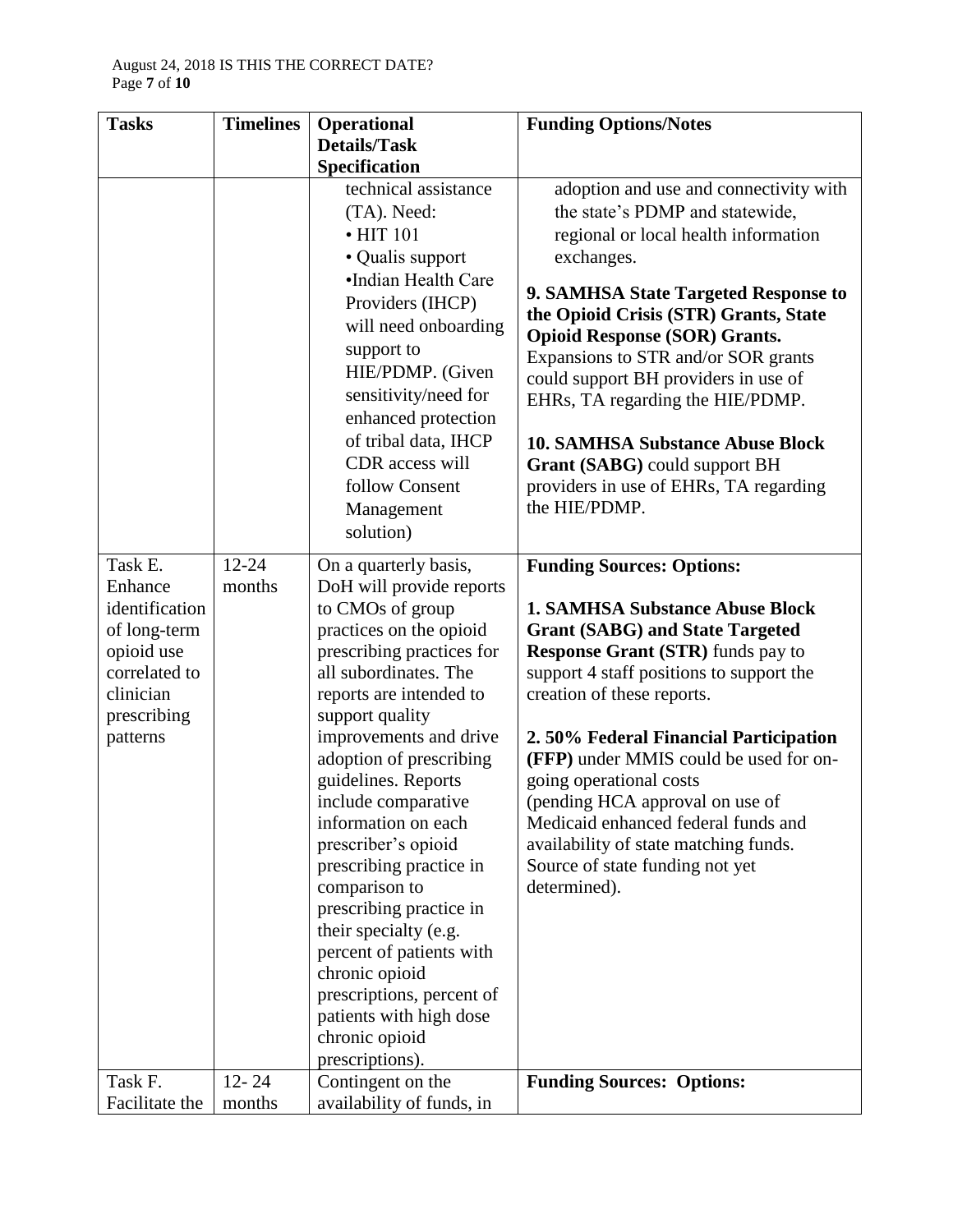| <b>Tasks</b>                 | <b>Timelines</b> | <b>Operational</b>                                | <b>Funding Options/Notes</b>                                                          |
|------------------------------|------------------|---------------------------------------------------|---------------------------------------------------------------------------------------|
|                              |                  | <b>Details/Task</b>                               |                                                                                       |
|                              |                  | Specification                                     |                                                                                       |
| state's                      |                  | 2019, work with Health                            | 1.100% FMAP. Time limited, 100%                                                       |
| ability to                   |                  | and Human Services                                | federal funding available under Section                                               |
| properly                     |                  | multi-agency Enterprise                           | 5042 of the Support Act (pending HCA                                                  |
| match                        |                  | Governance (EG)                                   | approval and IAPD approval by CMS).                                                   |
| patients                     |                  | process (e.g., HCA,                               |                                                                                       |
| receiving                    |                  | DoH, Department of                                | 2. 90/10 enhanced match under MMIS                                                    |
| opioid                       |                  | Social and Health                                 | (pending HCA approval on use of                                                       |
| prescriptions                |                  | Services (DSHS),                                  | Medicaid enhanced federal funds, IAPD                                                 |
| with patients<br>in the PDMP |                  | Department of Children,<br>Youth, and Families    | approval by CMS, and availability of state<br>matching funds. Source of state funding |
| (i.e. the                    |                  | (DCYF), Health Benefits                           | not yet determined).                                                                  |
| state's                      |                  | Exchange (HBE)) to:                               |                                                                                       |
| master                       |                  | · Q1: Draft a project                             | 3.75/25 enhanced match under MMIS                                                     |
| patient index                |                  | scope that facilitates                            | for M&O (pending HCA approval on use                                                  |
| (MPI)                        |                  | patient/provider                                  | of Medicaid enhanced federal funds, IAPD                                              |
| strategy with                |                  | matching.                                         | approval by CMS, and availability of state                                            |
| regard to                    |                  | • Q2: Present draft scope                         | matching funds. Source of state funding                                               |
| PDMP query                   |                  | to EG Exec. Sponsors                              | not yet determined).                                                                  |
|                              |                  | · Q3: Upon project                                |                                                                                       |
|                              |                  | approval (and contingent                          |                                                                                       |
|                              |                  | on funding) proceed with                          |                                                                                       |
|                              |                  | implementation                                    |                                                                                       |
|                              |                  |                                                   |                                                                                       |
| Task G:                      | $12 - 24$        | Contingent on the                                 | <b>Funding Sources: Options:</b>                                                      |
| Develop                      | months           | availability of funds,<br><b>HCA</b> and DoH will | 1. 90/10 enhanced match under MMIS                                                    |
| enhanced<br>provider         |                  | convene a clinical                                | or HITECH (pending HCA approval on                                                    |
| workflow/                    |                  | workgroup of EMR users                            | use of Medicaid enhanced federal funds,                                               |
| business                     |                  | (including PH and                                 | IAPD approval by CMS, and availability of                                             |
| processes to                 |                  | BH/SUD providers) to                              | state matching funds. Source of state                                                 |
| better                       |                  | describe the desired                              | funding not yet determined).                                                          |
| support                      |                  | workflow for accessing                            |                                                                                       |
| clinicians'                  |                  | the PDMP via the CDR                              | 2.75/25 enhanced match under MMIS                                                     |
| access to the                |                  | prior to prescribing                              | for M&O (pending HCA approval on use                                                  |
| PDMP prior                   |                  | opioids/other controlled                          | of Medicaid enhanced federal funds, IAPD                                              |
| to                           |                  | substances.                                       | approval by CMS, and availability of state                                            |
| prescribing                  |                  |                                                   | matching funds. Source of state funding                                               |
| an opioid or                 |                  |                                                   | not yet determined).                                                                  |
| other                        |                  |                                                   |                                                                                       |
| controlled                   |                  |                                                   | <b>3.100% FMAP.</b> Time limited, 100%                                                |
| substance                    |                  |                                                   | federal funding available under Section                                               |
|                              |                  |                                                   | 5042 of the Support Act (pending HCA                                                  |
|                              |                  |                                                   | approval and IAPD approval by CMS).                                                   |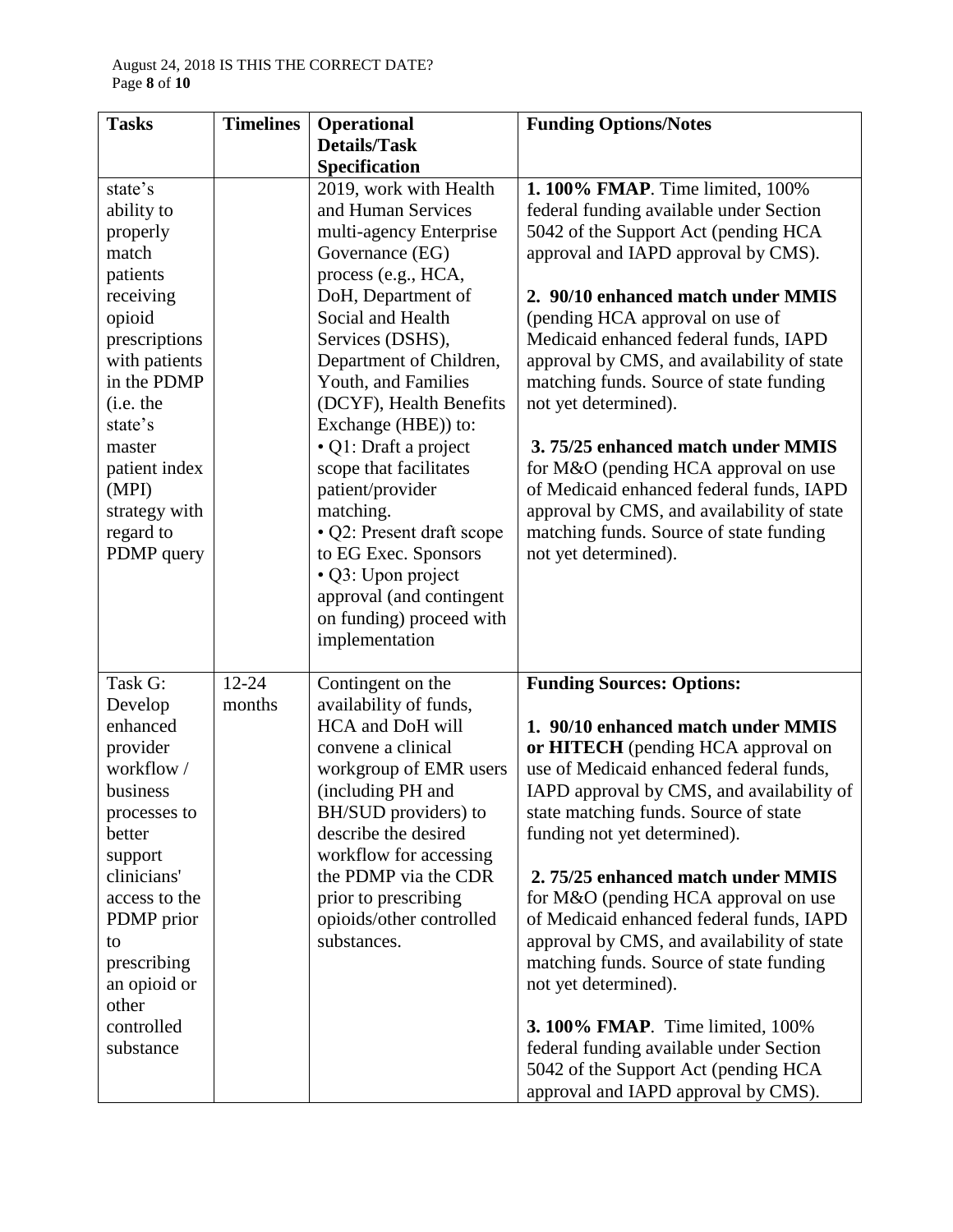| <b>Tasks</b>                                                                                                                                                                                                                | <b>Timelines</b> | <b>Operational</b>                                                                                                                                                                                                                                                                                                                                                                                                                                                                                                                                                                                                           | <b>Funding Options/Notes</b>                                                                                                                                                                                                                                                                                                                                                                                                                                                                                                                                                                                                                                                                                                                                                                                                                                                                                                                                                                                                  |
|-----------------------------------------------------------------------------------------------------------------------------------------------------------------------------------------------------------------------------|------------------|------------------------------------------------------------------------------------------------------------------------------------------------------------------------------------------------------------------------------------------------------------------------------------------------------------------------------------------------------------------------------------------------------------------------------------------------------------------------------------------------------------------------------------------------------------------------------------------------------------------------------|-------------------------------------------------------------------------------------------------------------------------------------------------------------------------------------------------------------------------------------------------------------------------------------------------------------------------------------------------------------------------------------------------------------------------------------------------------------------------------------------------------------------------------------------------------------------------------------------------------------------------------------------------------------------------------------------------------------------------------------------------------------------------------------------------------------------------------------------------------------------------------------------------------------------------------------------------------------------------------------------------------------------------------|
|                                                                                                                                                                                                                             |                  | <b>Details/Task</b>                                                                                                                                                                                                                                                                                                                                                                                                                                                                                                                                                                                                          |                                                                                                                                                                                                                                                                                                                                                                                                                                                                                                                                                                                                                                                                                                                                                                                                                                                                                                                                                                                                                               |
|                                                                                                                                                                                                                             |                  | Specification                                                                                                                                                                                                                                                                                                                                                                                                                                                                                                                                                                                                                |                                                                                                                                                                                                                                                                                                                                                                                                                                                                                                                                                                                                                                                                                                                                                                                                                                                                                                                                                                                                                               |
|                                                                                                                                                                                                                             |                  |                                                                                                                                                                                                                                                                                                                                                                                                                                                                                                                                                                                                                              | <b>4. SAMHSA State Targeted Response to</b><br>the Opioid Crisis (STR) Grants, State<br><b>Opioid Response (SOR) Grants.</b><br>Expansions to STR and/or SOR grants<br>could support this task.<br><b>5. SAMHSA Substance Abuse Block</b><br><b>Grant (SABG)</b> could support this task.                                                                                                                                                                                                                                                                                                                                                                                                                                                                                                                                                                                                                                                                                                                                     |
| Task H:                                                                                                                                                                                                                     | $24+$            | Contingent on the                                                                                                                                                                                                                                                                                                                                                                                                                                                                                                                                                                                                            | <b>Funding Sources: Options:</b>                                                                                                                                                                                                                                                                                                                                                                                                                                                                                                                                                                                                                                                                                                                                                                                                                                                                                                                                                                                              |
| Develop<br>enhanced<br>supports for<br>clinician<br>review of the<br>patients'<br>history of<br>controlled<br>substance<br>prescriptions<br>through the<br>PMP— prior<br>to the<br>issuance of<br>an opioid<br>prescription | months           | availability of funds,<br>HCA and DoH will<br>develop a function to<br>allow providers within<br>the Clinical Data<br>Repository (CDR)<br>clinical portal to access<br>the DOH-operated<br>PDMP, including<br>enabling the integration<br>of PDMP data into<br>providers' EHRs. This<br>will involve efforts to<br>establish patient/provider<br>matching and shared user<br>authentication across the<br>systems. In addition, this<br>will require development<br>of (i) an interface<br>between the CDR and the<br>HIE/PDMP and (ii) an<br>open-source interface<br>between the CDR and<br>Certified EHR<br>Technologies. | 1. 90/10 enhanced match under MMIS<br>or HITECH (pending HCA approval on<br>use of Medicaid enhanced federal funds,<br>IAPD approval by CMS, and availability of<br>state matching funds. Source of state<br>funding not yet determined).<br>2.75/25 enhanced match under MMIS<br>for M&O (pending HCA approval on use<br>of Medicaid enhanced federal funds, IAPD<br>approval by CMS, and availability of state<br>matching funds. Source of state funding<br>not yet determined).<br><b>3.100% FMAP.</b> Time limited, 100%<br>federal funding available under Section<br>5042 of the Support Act (pending HCA<br>approval and IAPD approval by CMS).<br><b>4. BH Provider EHR Incentive</b><br>Payments included in Section 6001 of the<br>Support Act (if CMS chooses to implement<br>the provision) could support BH providers:<br>EHR adoption and use;<br>$\bullet$<br>Connectivity to the statewide health<br>$\bullet$<br>information exchange and the state's<br>PDMP; and<br>Connectivity to the CDR.<br>$\bullet$ |